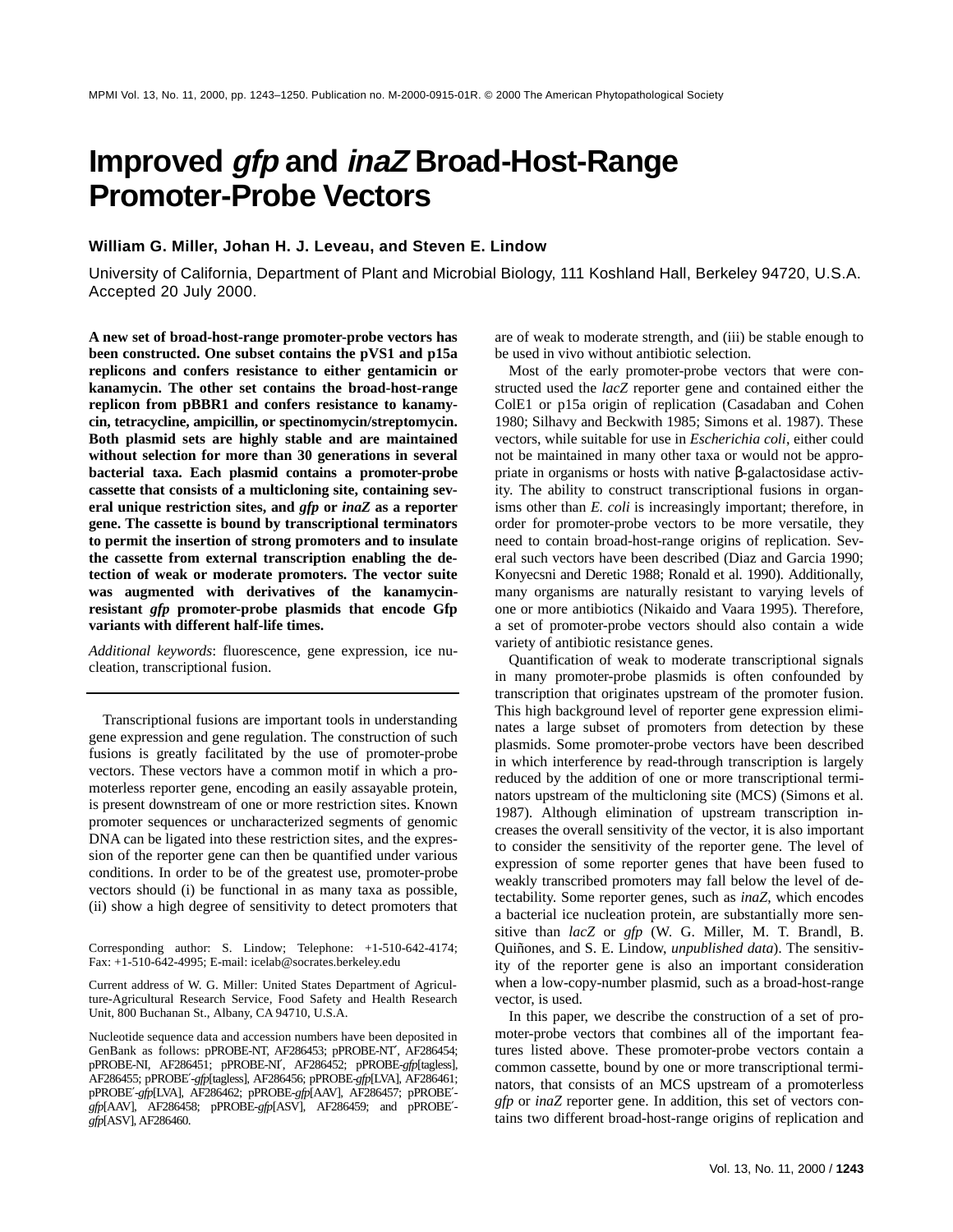five antibiotic resistance genes and is readily maintained in several different taxa without antibiotic selection.

# **RESULTS AND DISCUSSION**

#### **Construction of the promoter-probe vectors.**

We constructed six sets of promoter-probe plasmids. Two sets contain the pVS1 and p15a replicons, and four sets contain the broad-host-range replicon from pBBR1 (Antoine and Locht 1992) (Fig. 1; Table 1). All members of each set share a common plasmid backbone but contain one of four different promoter-probe cassettes. Two cassettes in each set use *gfp*, which encodes green fluorescent protein, as the reporter; the other two use the *inaZ* ice nucleation gene. Additionally, in each reporter gene pair, the order of restriction enzymes in the polylinker is either *Hin*dIII to *Eco*RI (e.g., pPROBE-GT) or *Eco*RI to *Hin*dIII (e.g., pPROBE-GT′).

The first step in the design of the promoter-probe vectors was the construction of a set of reporter gene cassettes. Basically, these cassettes consist of a reporter gene downstream of an MCS, flanked by strong transcriptional terminators and bound on both ends by *Not*I restriction sites. Four different



**Fig. 1.** Promoter-probe vectors. **A,** The pVS1/p15a-derived plasmids. These plasmids contain a region from pVS1 (indicated by 'pVS1 replicon') that contains the broad-host-range *oriV* origin of replication and the *sta* segment for segregation stability (Heeb et al. 2000; van der Bij et al. 1996). In addition, these plasmids contain the *ori* region of pACYC184 ('ori') that encompasses both the p15a origin of transfer, allowing pRK2013- or pRK2073 mediated mobilization of these vectors, and the p15a origin of replication for maintenance in *Escherichia coli*. They also contain the gentamicin resistance gene (*aacC1*) from Tn*1696* (Hirsch et al. 1986) or the kanamycin resistance gene (*nptII*) from Tn*5*. **B,** The pBBR1-derived plasmids. Based on plasmid pBBR1 from *Bordetella bronchiseptica*, these plasmids harbor genes required for replication (rep) and mobilization (mob) (Antoine and Locht 1992). Like the pVS1-p15a derivatives, these vectors are also mobilizable by conjugation using helper plasmid pRK2013 or pRK207 3. These plasmids also contain one of four antibiotic resistance genes: the ampicillin resistance gene (*bla*) from pBR322, the kanamycin resistance gene from Tn*phoA* (Manoil and Beckwith 1985), the tetracycline resistance gene from pWTT2081, or the omega fragment (Prentki and Krisch 1984) which contains the gene encoding resistance to both spectinomycin and streptomycin. Both types of promoter-probe vectors (**A** and **B**) contain a common cassette that has (i) four tandem copies of the T1 terminator  $(T1_{(4)}$ ; shaded boxes) from the E. coli  $rrnB1$  operon (Brosius et al. 1981), (ii) a multicloning site (solid box) containing either **C**, (top) the pUC18 polylinker (*HindIII*  $\rightarrow$  *EcoRI*) or **C**, (bottom) a modified pUC19 polylinker (*EcoRI*  $\rightarrow$  *HindIII*), in which the *SphI* and *Xba*I sites have been deleted and a *Stu*I site inserted, (iii) the *gfp* or *inaZ* reporter genes (including optimally placed ribosome binding sites: a synthetic one for *gfp* [Miller and Lindow 1997] and the native one for *inaZ*), and (iv) a single *rrnB* T1 terminator (T1; shaded box). In the pPROBE-GT, -GT′, -GI, or -GI′ vectors, the *Not*I sites are still present at each end of the cassette; they have been disrupted in the other promoter-probe vectors.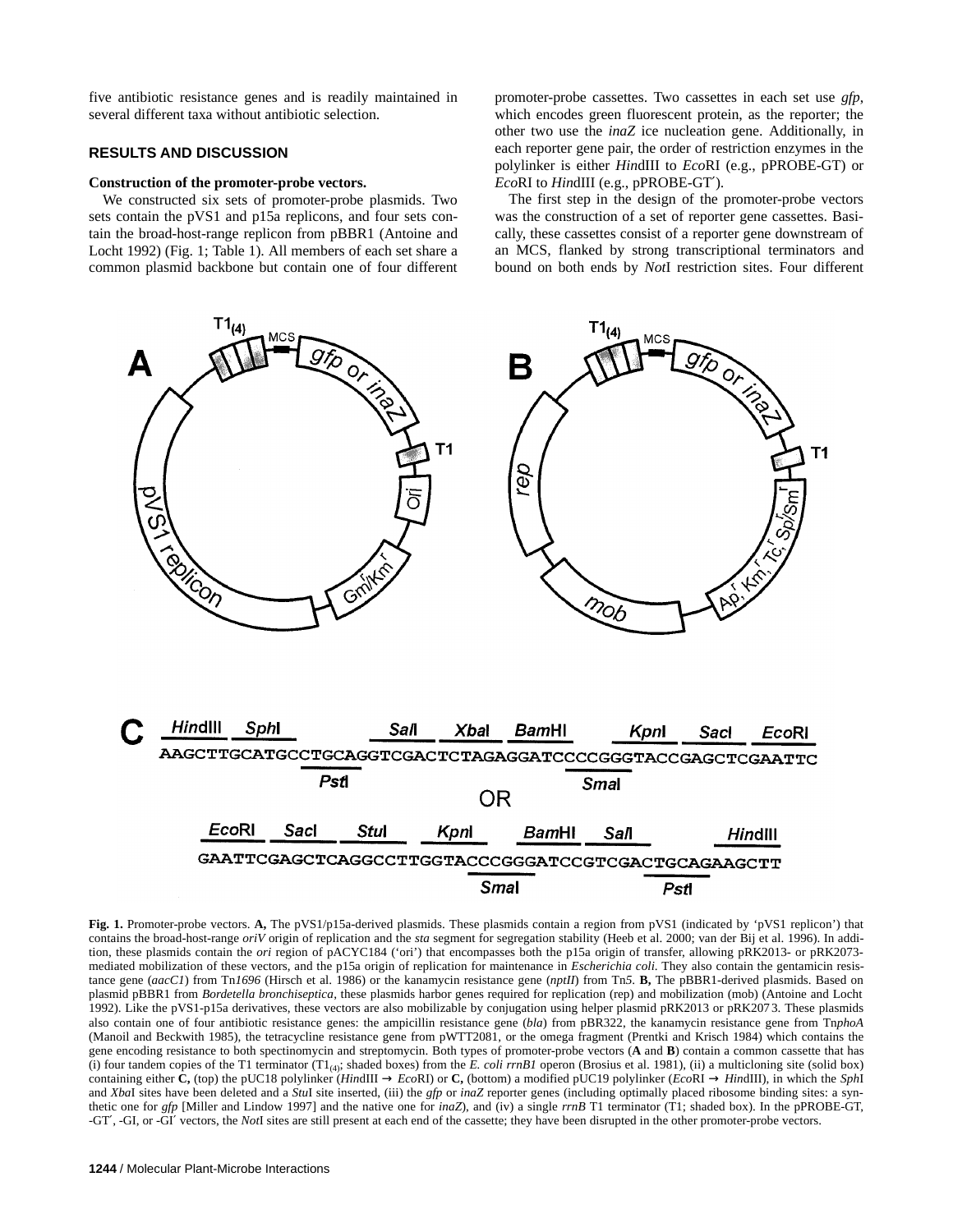cassettes were constructed: two of the cassettes contain the *gfp* reporter gene and the other two, the *inaZ* gene. In addition, two of the cassettes contained, as the MCS, the pUC18 polylinker region. The MCS in the other two cassettes was constructed by replacing the pUC18 polylinker with a linker in which the restriction sites were arranged in reverse order, the *Sph*I and *Xba*I sites were removed, and an additional site for a blunt-end restriction enzyme, *Stu*I, was inserted. This allows for the construction of fusions in which fragments with differently restricted ends can be ligated in either orientation.

The transcriptional terminator that we chose was the T1 terminator from the *E. coli rrnB1* operon (Brosius et al. 1981). This terminator, when placed upstream of the MCS, reduces the background level of expression caused by external transcription (Simons et al. 1987). One copy of the terminator can reduce background expression by 94%; four tandem copies lower the background an additional twofold (97% inhibition), thereby increasing the sensitivity of the vector (Simons et al. 1987). Some strong promoters can only be cloned if a transcriptional terminator is present downstream (Brosius 1984; Gentz et al. 1981); therefore, a single T1 terminator was placed at the 3′ end of the cassette.

The first set of promoter-probe vectors contains the broadhost-range pVS1 replicon and either a gentamicin or kanamycin resistance gene (Fig. 1A). These vectors also contain the p15a origin of replication from pACYC184 (ori) (Fig. 1A). The presence of four *Not*I sites in the pVS1 replicon made a simple insertion of the *Not*I-ended promoter-probe cassette difficult. Therefore, the Km<sup>r</sup> and Gm<sup>r</sup> vectors were constructed as follows. The Km<sup>r</sup> vectors were constructed by first changing the unique *Eco*RI site in the *cat* gene of the pVS1-derived plasmid pVSP6 to a *Not*I-compatible *Bsp*120I site. Insertion of the promoter-probe cassettes into this *Bsp*120I site created the vectors

pPROBE-KT, -KI, -KT', and -KI'. The Gm<sup>r</sup> vectors were constructed by first exchanging the Tc<sup>r</sup> gene of pACYC184 with the *aacC1* Gmr gene (described below) from the transposon Tn*5*- B22 (Simon et al. 1989). Next, the unique *Eco*RI site in the *cat* gene was changed to a *Not*I site. Finally, the promoter-probe cassettes were ligated into the *Not*I site and a *Bam*HI-ended restriction fragment containing the pVS1 replicon was inserted into a unique *Bcl*I site on the vector to create the plasmids pPROBE-GT, -GI, -GT′, and -GI′.

Although the Gm<sup>r</sup> and Km<sup>r</sup> plasmids were stable without antibiotic selection and exhibited low background levels of expression in multiple taxa, we felt that a larger repertoire of antibiotic resistance was important in order to increase the versatility of this set of promoter-probe plasmids. Recently, a set of broadhost-range cloning vectors derived from the *Bordetella bronchiseptica* plasmid pBBR1 (Antoine and Locht 1992) was described (Kovach et al. 1994, 1995). These plasmids, pBBR1MCS, pBBR1MCS-2, pBBR1MCS-3, pBBR1MCS-4, and pBBR1MCS-5, contain a *lacZ*α fragment from pBluescript II-KS and confer resistance to Cm, Km, Tc, Ap, and Gm, respectively. Plasmids containing the pBBR1 replicon are compatible with broad-host-range IncP, IncW, and IncQ group plasmids (Antoine and Locht 1992). Additionally, these plasmids have been shown to be highly stable and replicate in multiple, diverse species (Kovach et al. 1995). We first removed the pBluescript MCS in pBBR1MCS-2 and pBBR1MCS-4 and replaced it with a *Bsp*120I linker, creating the plasmids pKSB2 and pKSB4, respectively. The four promoter-probe cassettes were inserted into pKSB2 to create the plasmids pPROBE-NT, - NI, -NT′, and -NI′ (Fig. 1B). Similarly, plasmids pPROBE-AT, - AI, -AT′, and AI′ (Fig. 1B) were constructed by inserting the promoter-probe cassettes into pKSB4. We found the tetracycline resistance gene in pBBR1MCS-3 to be unsuitable, due to the

**Table 1.** Characteristics of the promoter-probe vectors

|                |                                  |                 |                 |                             | Unique restriction sites <sup>a</sup> |              |             |             |   |              |    |             |           |             |
|----------------|----------------------------------|-----------------|-----------------|-----------------------------|---------------------------------------|--------------|-------------|-------------|---|--------------|----|-------------|-----------|-------------|
| <b>Plasmid</b> | <b>Resistance</b>                | <b>Replicon</b> | <b>Reporter</b> | <b>Multicloning site</b>    | B                                     | E            | H           | $\mathbf K$ | P | <b>Sc</b>    | Sa | Sm          | <b>St</b> | $\mathbf X$ |
| pPROBE-GT      | Gm <sup>r</sup>                  | pVS1/p15a       | gfp             | $HindIII \rightarrow EcoRI$ | X                                     | X            | X           | X           | X | X            | X  | X           |           |             |
| pPROBE-GT      | Gm <sup>r</sup>                  | pVS1/p15a       | gfp             | $EcoRI \rightarrow HindIII$ | X                                     | X            | X           | X           | X | X            | X  | X           | X         |             |
| pPROBE-GI      | Gm <sup>r</sup>                  | pVS1/p15a       | inaZ            | $HindIII \rightarrow EcoRI$ | X                                     | X            | X           |             | X |              |    | X           |           |             |
| pPROBE-GI'     | Gm <sup>r</sup>                  | pVS1/p15a       | inaZ            | $EcoRI \rightarrow HindIII$ | X                                     | X            | X           |             | X |              |    | X           | X         |             |
| pPROBE-KT      | Km <sup>r</sup>                  | pVS1/p15a       | gfp             | $HindIII \rightarrow EcoRI$ | X                                     | X            | X           | X           |   | X            |    |             |           |             |
| pPROBE-KT      | Km <sup>r</sup>                  | pVS1/p15a       | gfp             | $EcoRI \rightarrow HindIII$ | X                                     | X            | X           | X           |   | X            |    |             | X         |             |
| pPROBE-KI      | Km <sup>r</sup>                  | pVS1/p15a       | inaZ            | $HindIII \rightarrow EcoRI$ | X                                     | $\mathbf{X}$ | $\mathbf x$ |             |   |              |    |             |           |             |
| pPROBE-KI'     | Km <sup>r</sup>                  | pVS1/p15a       | inaZ            | $EcoRI \rightarrow HindIII$ | X                                     | X            | X           |             |   |              |    |             | X         |             |
| pPROBE-NT      | Km <sup>r</sup>                  | pBBR1           | gfp             | $HindIII \rightarrow EcoRI$ | X                                     | X            | X           | X           |   | X            | X  | X           |           | X           |
| pPROBE-NT      | Km <sup>r</sup>                  | pBBR1           | gfp             | $EcoRI \rightarrow HindIII$ | X                                     | X            | X           | X           |   | X            | X  | X           | X         |             |
| pPROBE-NI      | Km <sup>r</sup>                  | pBBR1           | inaZ            | $HindIII \rightarrow EcoRI$ | X                                     | X            | X           |             |   |              |    | X           |           | X           |
| pPROBE-NI'     | Km <sup>r</sup>                  | pBBR1           | inaZ            | $EcoRI \rightarrow HindIII$ | X                                     | X            | X           |             |   |              |    | X           | X         |             |
| pPROBE-AT      | Ap <sup>r</sup>                  | pBBR1           | gfp             | $HindIII \rightarrow EcoRI$ | X                                     | X            | X           | X           | X | X            | X  | X           |           | X           |
| pPROBE-AT'     | Ap <sup>r</sup>                  | pBBR1           | gfp             | $EcoRI \rightarrow HindIII$ | X                                     | X            | X           | X           | X | X            | X  | X           | X         |             |
| pPROBE-AI      | Ap <sup>r</sup>                  | pBBR1           | inaZ            | $HindIII \rightarrow EcoRI$ | X                                     | X            | X           |             | X |              |    | X           |           | X           |
| pPROBE-AI'     | Ap <sup>r</sup>                  | pBBR1           | inaZ            | $EcoRI \rightarrow HindIII$ | X                                     | X            | X           |             | X |              |    | X           | X         |             |
| pPROBE-TT      | Tc <sup>r</sup>                  | pBBR1           | gfp             | $HindIII \rightarrow EcoRI$ | X                                     | X            | X           | X           |   | X            | X  | X           |           | X           |
| pPROBE-TT'     | Tc <sup>r</sup>                  | pBBR1           | gfp             | $EcoRI \rightarrow HindIII$ | X                                     | $\mathbf{X}$ | X           | X           |   | $\mathbf{x}$ | X  | X           | X         |             |
| pPROBE-TI      | Tc <sup>r</sup>                  | pBBR1           | inaZ            | $HindIII \rightarrow EcoRI$ | X                                     | X            | X           |             |   |              |    | X           |           | X           |
| pPROBE-TI'     | Tc <sup>r</sup>                  | pBBR1           | inaZ            | $EcoRI \rightarrow HindIII$ | X                                     | $\mathbf{X}$ | X           |             |   |              |    | X           | X         |             |
| pPROBE-OT      | Sp <sup>r</sup> /Sm <sup>r</sup> | pBBR1           | gfp             | $HindIII \rightarrow EcoRI$ | X                                     | X            | X           | X           | X | X            | X  | X           |           | X           |
| pPROBE-OT      | Sp <sup>r</sup> /Sm <sup>r</sup> | pBBR1           | gfp             | $EcoRI \rightarrow HindIII$ | X                                     | X            | X           | X           | X | X            | X  | $\mathbf X$ | X         |             |
| pPROBE-OI      | Sp <sup>r</sup> /Sm <sup>r</sup> | pBBR1           | inaZ            | $HindIII \rightarrow EcoRI$ | X                                     | X            | X           |             | X |              |    | X           |           | X           |
| pPROBE-OI'     | Sp <sup>r</sup> /Sm <sup>r</sup> | pBBR1           | inaZ            | $EcoRI \rightarrow HindIII$ | X                                     | X            | X           |             | X |              |    | X           | X         |             |

 $^a$  Restriction enzymes:  $B = BamHH$ ,  $E = EcoRI$ ,  $H = HinduIII$ ,  $K = KpnI$ ,  $P = PsI$ ,  $Sa = Sal$ ,  $Sc = SacI$ ,  $Sm = Small$ ,  $St = StuI$ , and  $X = Xbal$ .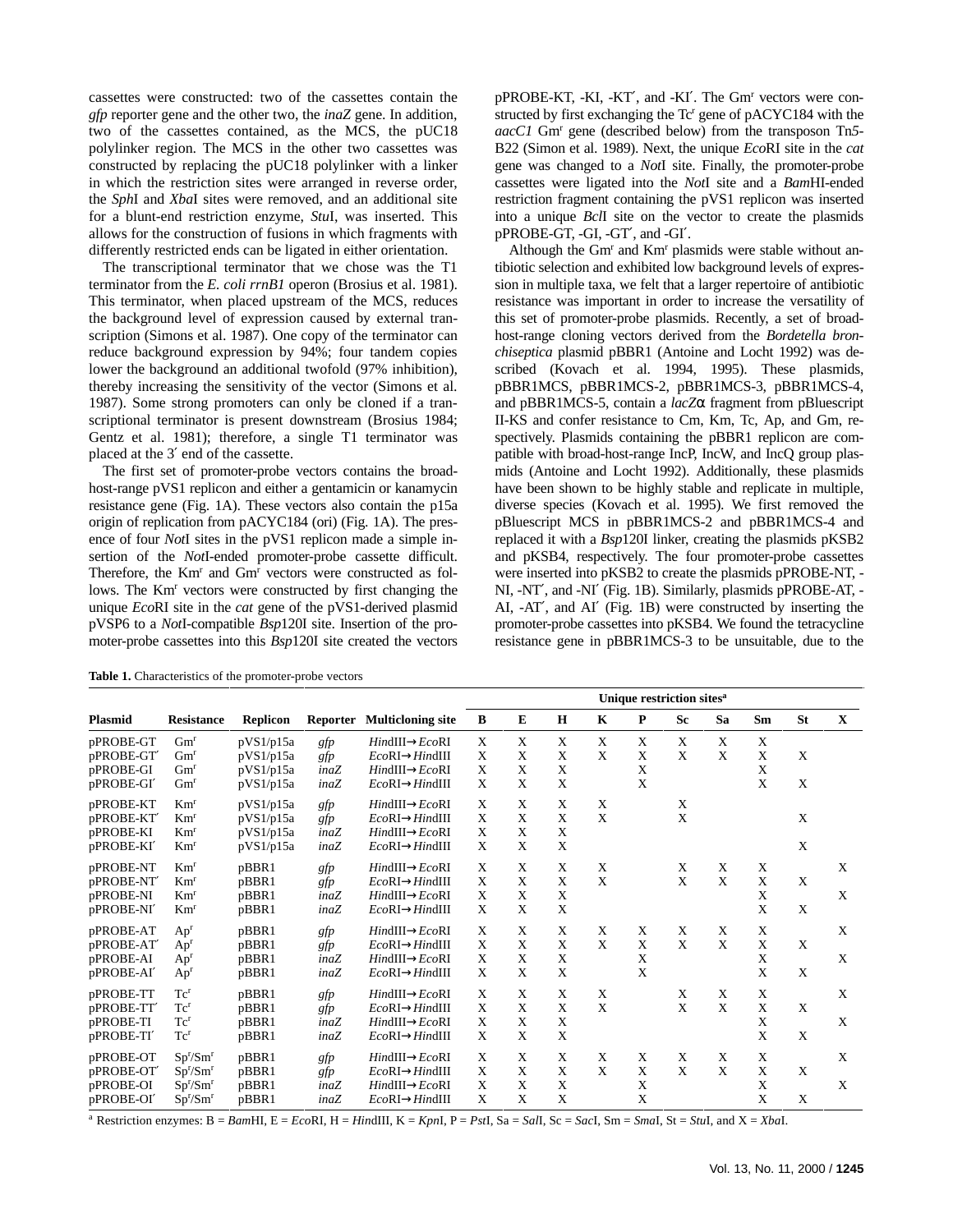large number of sites for commonly used restriction enzymes (e.g., *Eco*RI, *Bam*HI, and *Hin*dIII) that were present in the coding region. The Tc<sup>r</sup> gene in pWTT2081 (van der Bij et al. 1996) does not contain the restriction sites listed above; therefore, in order to construct a Tc<sup>r</sup> set of vectors, we first substituted the Km<sup>r</sup> gene in pKSB2 with the Tc<sup>r</sup> gene from pWTT2081. Insertion of the promoter-probe cassettes into the unique *Bsp*120I site of the Tc<sup>r</sup> version of pKSB2 created the plasmids pPROBE-TT, -TI, -TT′, and -TI′ (Fig. 1B). Finally, another set of promoterprobe plasmids was constructed by replacing the Km<sup>r</sup> gene in pKSB2 with the omega fragment, which confers resistance to spectinomycin and streptomycin (Prentski and Krisch 1984), and inserting the promoter-probe cassettes, creating the vectors pPROBE-OT, -OI, -OT′, and -OI′ (Fig. 1B).

#### **Construction of** *gfp* **half-life variant plasmids.**

Wild-type Gfp is an extremely stable protein: cells containing this protein show no decrease in fluorescence over at least 24 h (Andersen et al. 1998), a half-life that extends, essentially, over many bacterial generations. Although this stability can be an advantage at times, the long half-life of Gfp can complicate studies of gene regulation in which *gfp* expression decreases over time or under various environmental conditions. Recently, unstable *gfp* variants have been described (Andersen et al. 1998); addition of an AANDENYALAA tag to the C-terminal end of wild-type Gfp reduced the half-life of the protein to approximately 40 min in *E. coli* (Andersen et al. 1998). By altering the final three codons on this tag, Andersen et al. (1998) constructed three different alleles, Gfp[LVA],

Gfp[AAV], and Gfp[ASV] with half-lives of approximately 40, 60, and 110 min, respectively. In order to incorporate these tagged *gfp* alleles into our set of promoter-probe vectors, we replaced the *Hpa*I-*Nsi*I fragment from pPROBE-NT and pPROBE-NT′ that contains the C-terminal portion of *gfp* and the *rrnB1* T1 terminator with a *Hpa*I-*Not*I fragment from the plasmids pJBA28 (wild-type Gfp), pJBA116 (Gfp[LVA]), pJBA118 (Gfp[AAV]), and pJBA120 (Gfp[ASV]) (Andersen et al. 1998). These half-life variant plasmids were designated pPROBE-*gfp*[tagless], -*gfp*[LVA], -*gfp*[AAV], and -*gfp*[ASV] and pPROBE′-*gfp*[tagless], -*gfp*[LVA], -*gfp*[AAV], and *gfp*[ASV], respectively (Fig. 2).

#### **Sensitivity and stability of the promoter-probe vectors.**

It is very important for promoter-probe vectors to have as low a basal level of expression as possible in order to detect promoters of weak to moderate strength. The level of reporter gene activity in the absence of a promoter should be as close as possible to the activity of a strain without the plasmid. In order to quantify the background level of *gfp* and *inaZ* expression in the set of plasmids described above, we transformed different pPROBE constructs into the following four strains: *E. coli* DH5α, *Erwinia herbicola* 299R, *Pseudomonas syringae* pv. *syringae* B728a, and *P. syringae* cit7del1. The fluorescence of cells transformed with pPROBE-GT did not differ from the fluorescence of untransformed strains (Table 2). Likewise, strains transformed with *inaZ* promoter-probe plasmids pPROBE-GI or pPROBE-KI had very low levels of ice nucleation, comparable to plasmidless strains (Table 2). The



Fig. 2. *gfp* half-life variants of pPROBE-NT and pPROBE-NT'. The structures of the half-life-variant promoter-probe cassettes are shown (not drawn to scale). pPROBE-*gfp*[tagless] and pPROBE′-*gfp*[tagless] were derived from pPROBE-NT and pPROBE-NT′, respectively, and contain wild-type *gfp* alleles. Plasmids pPROBE-*gfp*[LVA], -*gfp*[AAV], and -*gfp*[ASV] were derived from pPROBE-NT. Plasmids pPROBE′-*gfp*[LVA], -*gfp*[AAV], and -*gfp*[ASV] were derived from pPROBE-NT′. The *Stu*I and *Pst*I restriction sites are present in all but the [tagless] plasmid variants. (H→E) and (E→H) represent the orientation of restriction sites in the polylinker (Table 1; Fig. 1C). (T1)<sub>4</sub> = four tandem T1 terminators from the *Escherichia coli rrnB1* operon,  $t_0$  = phage lambda  $t_0$  terminator,  $H = HinduIII$ ,  $N = NotI$ ,  $St = StuI$ , and  $P = PstI$ .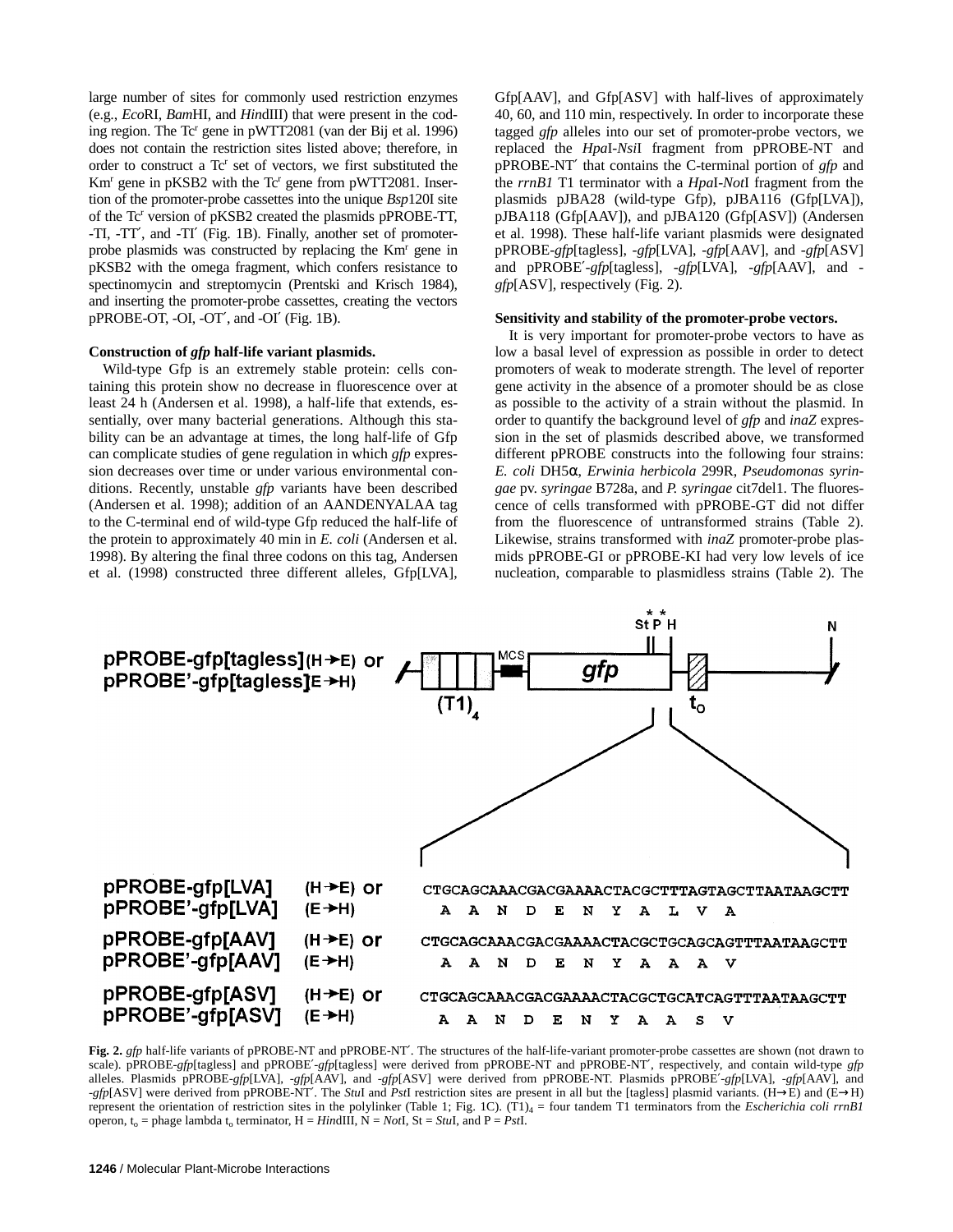moderate level of ice nucleation in strain B728a(pPROBE-GI) reflects the native ice nucleating ability of wild-type strain B728A. To verify that these vectors would detect transcriptional signals, a 131-base pair (bp) *Hin*dIII-*Bam*HI fragment, containing the *nptII* promoter (kan) from Tn*5*, was cloned into the MCS of pPROBE-GT, pPROBE-GI, and pPROBE-KI, creating pPROBE-GIkan, pPROBE-GIkan, and pPROBE-KIkan, respectively. Cells transformed with these kan-*gfp* or kan-*inaZ* fusions showed a large increase in either fluorescence or ice nucleation (Table 2), indicating that these promoter-probe plasmids are suitable for the construction of transcriptional fusions. The Gfp data suggest that a promoter approximately 35-fold weaker than the moderately strong *nptII* promoter would give a fluorescence signal that approaches the limit of detection; conversely, anything stronger than that should give a signal well above background. InaZ, on the other hand, is a much more sensitive reporter, which allows detection of even weaker promoters; in *E. herbicola* 299R, for example, the number of ice nuclei per cell is almost 10<sup>7</sup> times higher with pPROBE-GIkan than with pPROBE-GI (Table 2). Due to the log-linear relationship between the amount of InaZ protein and the signal it generates (Lindgren et al. 1989), this translates into a more than 3,000-fold higher abundance of InaZ per cell. This then suggests that even a very weak promoter with a 3,000-fold lower transcriptional activity than *nptII* gives a signal well above background level.

For measurements of gene expression in vitro, where antibiotic selection can be maintained over the time course of an experiment, plasmid stability is not a factor. However, in many cases, antibiotics cannot be applied in situ and plasmids must be maintained in the absence of selection. To quantify the stability of the pVS1 and pBBR1 plasmids, we transformed 299R with either pPROBE-GT, pPROBE-GI, or pPROBE-NT and grew the resulting transconjugants in Luria-Bertani (LB) broth without selection for several generations. No plasmid loss was detected after 56 generations in either 299R(pPROBE-GT) or 299R(pPROBE-GI), or after 34 generations in 299R(pPROBE-NT) (data not shown). Hallmann et al. found similar results using pPROBE-GT transconjugants of *Rhizobium etli* grown for more than 80 generations without selection (J. Hallmann, A. Quadt-Hallmann, W. G. Miller, and

S. E. Lindow, *unpublished data*). Additionally, in experiments with 299R(pPROBE-GTkan), after 34 generations without selection, >99% of the colonies remained fluorescent. A 100,000-fold increase in cell number represents approximately 16 to 17 bacterial generations; therefore, the stability of these plasmids over more than 30 generations without selection far exceeds the requirements for most experiments in situ.

In some strains, especially those that contain a wild-type *recA* allele, recombination events may occur between the T1 terminators. This would involve either recombination between the four tandem upstream terminators, resulting in a decrease or increase in the number of upstream terminators, or recombination between the upstream terminators and the single downstream terminator, resulting in loss of the promoterprobe cassette. Recombination among the upstream terminators would only result, at worst, in a slight increase in basal reporter gene activity, because even one upstream terminator can reduce the background level of expression by 94%. Cells in which recombination between the upstream terminators and the single downstream terminator has occurred are enriched only when the reporter gene product is overexpressed to levels that are lethal to the cell (e.g., with an extremely strong promoter). Therefore, we strongly suggest that recombination events be assessed in each strain for each fusion before quantifying reporter gene activity.

#### **Conclusions.**

This report describes the construction of a set of 24 highly stable, broad-host-range promoter-probe vectors. These plasmids use either *gfp* or *inaZ* as the reporter gene. The construction of transcriptional fusions in these vectors is facilitated by the presence of two different MCSs, each containing numerous unique restriction sites. The presence of four terminators positioned upstream of the MCS confers a low basal level of reporter gene expression, thus enabling the detection of promoters of weak to moderate strength. In addition, this set of promoter-probe vectors contains five different antibiotic resistance genes; therefore, these vectors can be used in taxa with native antibiotic resistance (provided that the strain in question is not resistant to all five antibiotics) or in experiments involving two or more plasmids. Finally, a subset of

| <b>Table 2.</b> Expression of $gfp$ and $inaZ$ from different promoter-probe vectors in different hosts |
|---------------------------------------------------------------------------------------------------------|
|---------------------------------------------------------------------------------------------------------|

|                                 | <i>gfp</i> expression      |                                  | <i>inaZ</i> expression      |                                      |  |  |
|---------------------------------|----------------------------|----------------------------------|-----------------------------|--------------------------------------|--|--|
| <b>Strain</b>                   | <b>Plasmid<sup>a</sup></b> | <b>Fluorescence</b> <sup>b</sup> | <b>Plasmid</b> <sup>a</sup> | Ice nucleation activity <sup>b</sup> |  |  |
| $Escherichia coli$ DH5 $\alpha$ | None                       | 6.0                              | n.a. <sup>c</sup>           | n.a.                                 |  |  |
|                                 | pPROBE-GT                  | 6.9                              | n.a.                        | n.a.                                 |  |  |
|                                 | pPROBE-GTkan               | 294                              | n.a.                        | n.a.                                 |  |  |
| Erwinia herbicola 299R          | None                       | 6.6                              | None                        | < 8.24                               |  |  |
|                                 | pPROBE-GT                  | 6.6                              | pPROBE-GI                   | < 8.07                               |  |  |
|                                 | pPROBE-GTkan               | 338                              | pPROBE-GIkan                | $-1.08$                              |  |  |
| Pseudomonas syringae B728a      | None                       | 6.7                              | None                        | $-4.24$                              |  |  |
|                                 | pPROBE-GT                  | 6.9                              | pPROBE-GI                   | $-3.98$                              |  |  |
|                                 | pPROBE-GTkan               | 243                              | pPROBE-GIkan                | $-0.89$                              |  |  |
| Pseudomonas syringae cit7del1   | n.a.                       | n.a.                             | None                        | < 9.53                               |  |  |
|                                 | n.a.                       | n.a.                             | pPROBE-KI                   | $-8.14$                              |  |  |
|                                 | n.a.                       | n.a.                             | pPROBE-KIkan                | $-3.29$                              |  |  |

<sup>a</sup> Plasmids pPROBE-GTkan, pPROBE-GIkan, and pPROBEKIkan contain a 131-base pair *nptII* promoter fragment from Tn*5* fused to *gfp* (pPROBE-

GTkan) or *inaZ* (pPROBE-GIkan and -KIkan).<br><sup>b</sup> Enzyme assays were performed as described in Materials and Methods. Fluorescence is expressed in arbitrary units normalized for 10<sup>9</sup> cells. InaZ activity is expressed as log[ice nuclei per cell]. Each value is the mean of three replicate samples.

 $c$  n.a. = Not applicable.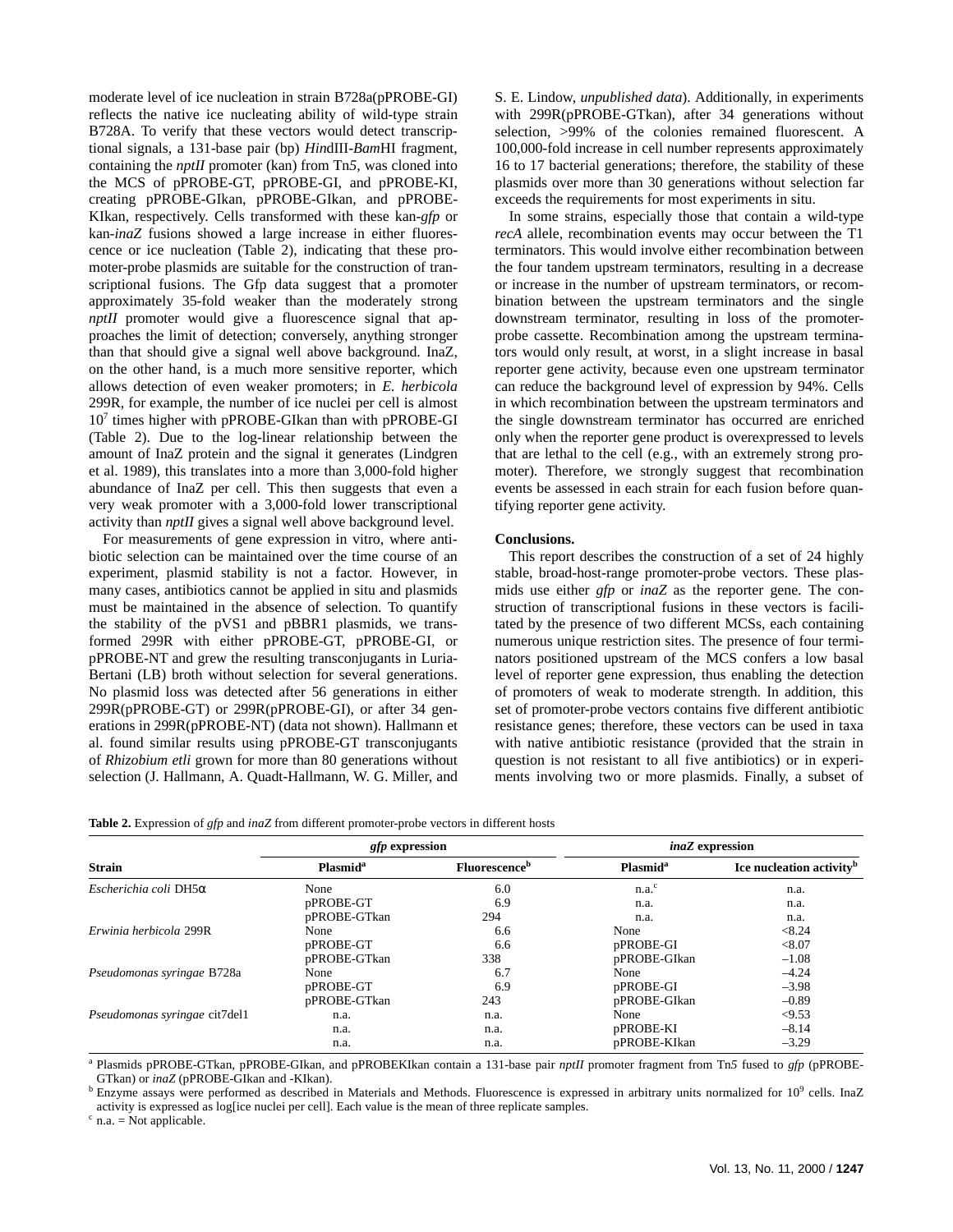plasmids has been constructed in which the wild-type *gfp* allele in two of the vectors described above (i.e., pPROBE-NT and pPROBE-NT′) has been replaced with unstable *gfp* variants allowing real-time studies of gene regulation in situ.

## **Nucleotide sequence accession numbers.**

As a representative subset of the pBBR1-based vector suite, we have deposited in GenBank the complete nucleotide sequences of all 12 pBBR1-derived vectors conferring resistance to kanamycin. Accession numbers are as follows: pPROBE-NT, AF286453; pPROBE-NT′, AF286454; pPROBE-NI, AF286451; pPROBE-NI′, AF286452; pPROBE-*gfp*[tagless], AF286455; pPROBE′-*gfp*[tagless], AF286456; pPROBE-*gfp*[LVA], AF286461; pPROBE′-*gfp*[LVA], AF286462; pPROBE-*gfp*[AAV], AF286457; pPROBE′-*gfp*[AAV], AF286458; pPROBE-*gfp*[ASV], AF286459; and pPROBE′-*gfp*[ASV], AF286460. The nucleotide sequences of all other pBBR1-derived plasmids (with the exception of those conferring resistance to tetracycline: the pWTT2081 Tc<sup>r</sup> locus has not been sequenced) can be readily compiled using the above sequences, the cloning steps described in detail below, and the available sequence data for pBBR1MCS-2 (U23751), pBBR1MCS-4 (U25060), and the omega fragment (M60473). Unfortunately, the pVS1-based plasmids could not be considered for submission due to segments with unknown DNA sequences.

# **MATERIALS AND METHODS**

## **Media, strains, growth conditions, and chemicals.**

Bacterial strains were grown either on LB agar or in LB broth. *E. coli* DH5α was grown at 37°C, whereas *Erwinia herbicola* 299R (Brandl and Lindow 1996), *P. syringae* pv*. syringae* B728a (Loper and Lindow 1987), and *P. syringae* cit7del1 (Lindow 1985) were grown at 24°C. When used, gentamicin (Gm), kanamycin (Km), ampicillin (Ap), tetracycline (Tc), spectinomycin (Sp), streptomycin (Sm), and rifampicin (Rf) were added at final concentrations of 15, 50, 150, 15, 100, 100, and 100 µg/ml, respectively. Restriction and DNA-modifying enzymes were purchased from New England Biolabs (Beverly, MA, U.S.A.) or Roche Molecular Biochemicals (Indianapolis, IN, U.S.A.). All chemicals were purchased from Sigma-Aldrich (St. Louis, MO, U.S.A.). All oligonucleotides were synthesized by Oligos, Etc. (Wilsonville, OR, U.S.A.).

# **Construction of the promoter-probe cassettes.**

The *gfp* and *inaZ* promoter-probe cassettes were constructed in three steps. First, *gfp* and *inaZ* were amplified from pGreenTIR (Miller and Lindow 1997) and pUC1813ice (W. G. Miller, M. T. Brandl, B. Quiñones, and S. E. Lindow, *unpublished data*), respectively, and fused to a single *rrnB1* T1 terminator (Brosius et al. 1981) through a polymerase chain reaction (PCR) overlap extension method (Horton et al. 1990). *gfp* was amplified using oligos T14GFP5′ (5′ ATTCCCTAA-CTAATAATGATTAACTTTATAAGGAGGAAAAAC 3′; ribosome-binding site underlined) and T1GFP3′ (5′ GATGC-CTGGAATTAATTCCTATTTGTATAGTTCATCC 3′), and *inaZ* with oligos T14ICE5′ (5′ ATTCCCTAACTAATAACCC-CAAAGGATCTATGAGGATGC 3′; putative ribosomebinding site underlined) and T1ICE3′ (5′ GATGCCTGGAAT-TGCGGGCTACTTTACCTCTATCCAGTC 3′). The T1 ter-

minator was amplified from pRS1197 (W. G. Miller, *unpublished data*) using oligos T1NOT3' (5' CCGCGGCCGCCCC-CAATTCCTGGCAGTTTATGG 3′) and either T1GFP5′ (5′ CAAATAGAATTAATTCCAGGCATCAAATAAAAGAAAG GC 3′) or T1ICE5′ (5′ GTAAATAGCCGCATTCCGGC-CAAATAAACGAAAGGC 3′). All four PCR reactions were carried out for 30 cycles of 1 min at 95°C, 2 min at 50°C, and 3 min at 72°C. A sample of the amplified product from the *gfp* and T1 (using oligo T1GFP5′) reactions were added to a second PCR reaction containing oligos T1NOT3′ and T14GFP5′. Likewise, a sample of the amplified product from the *inaZ* and T1 reactions (using oligo T1ICE5′) was added to a second PCR reaction containing oligos T1NOT3′ and T14ICE5′. Both PCR reactions were carried out for 30 cycles of 1.5 min at 95°C, 2 min at 50°C, and 4 min at 72°C. The amplified products were ligated into pCR2.1 (Invitrogen, Carlsbad, CA, U.S.A.) to generate a 5′ *Eco*RI site and create the plasmids pCR8 (*gfp*) or pCR7 (*inaZ*).

Second, a plasmid containing four tandem copies of the T1 terminator fused to the pUC18 polylinker was constructed by first altering the plasmid pRS391 (Simons et al. 1987), which contains four T1 terminators flanked on the 5′ end by an *Eco*RI site and on the 3′ end by a *Bam*HI site. In separate reactions, the *Eco*RI and *Bam*HI sites were filled in with DNA polymerase (Klenow fragment) and ligated to an 8-bp *Not*I linker and a 10-bp *HindIII* linker (5' GGAAGCTTCC 3'), respectively. The resulting plasmid and pUC18 were then digested with *Hin*dIII and *Sca*I and ligated together to create the plasmid pNH18.

Finally, the *Not*I-ended promoter-probe cassettes were constructed by (i) digesting pNH18 with *Not*I and *Eco*RI, (ii) digesting pCR7 and pCR8 with *Eco*RI and *Not*I, and (iii) ligating the reporter gene fragments and the  $T1_{(4)}$ -MCS fragment into *Not*I digested pBluescript KS (Stratagene, La Jolla, CA, U.S.A.) to create the plasmids pNH18/8 (*gfp*) and pNH18/7 (*inaZ*). Both promoter-probe cassettes were verified by extensive restriction digest analysis and DNA sequencing. During the amplification of *inaZ,* a 15-bp deletion occurred: the sequence from the *Eco*RI site to the start codon is therefore 5′ GAATTCGGCTTAACCCCAAAGGATCTATGAGGATGCTGT AATG 3′.

## **Construction of the promoter-probe vectors.**

To create a Gm<sup>r</sup> backbone for the promoter-probe vectors pPROBE-GT, -GI ,-GT′, and -GI′, pACYC184 was modified in several steps. First, the *aacC1* gene, which confers Gm resistance, was amplified from the transposon Tn*5*-B22 (Simon et al. 1989) using oligos Gm-5′ (5′ GGAATTCCCAA-TTTACCGAACAACTCCGC 3′) and Gm-3′ (5′ GGAATTC-CCAAACGATGCTCGCCTTCC 3′). PCR reactions were carried out for 30 cycles of 1 min at 95°C, 2 min at 50°C, and 2 min at 72°C. The amplified product was digested with *Eco*RI and ligated to *Eco*RI-digested pUC1813 (Kay and McPherson 1987) to create pUC1813Gm. pUC1813Gm was digested with *Eco*RI, filled in with DNA polymerase (Klenow fragment), and ligated to pACYC184, which had been digested with *Hin*cII and *Hin*dIII and filled in with DNA polymerase (Klenow fragment). This step essentially swapped the Tcr gene of pACYC184 with a Gmr gene. Next, the unique *Eco*RI site present in the Cm<sup>r</sup> gene was filled in and ligated to an 8bp *Not*I linker. The two *Not*I-ended promoter-probe cassettes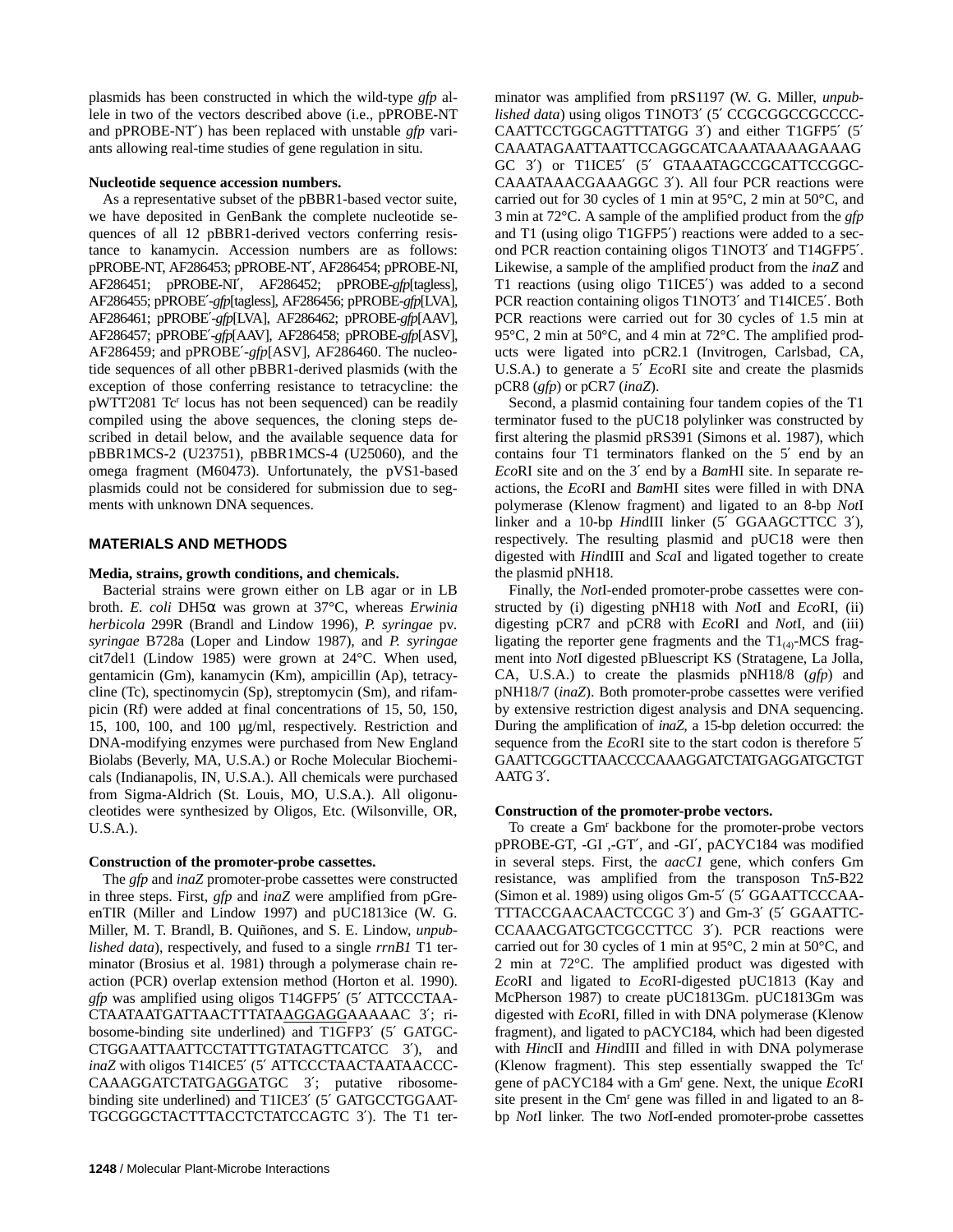were then ligated into this *Not*I site to create the plasmids pG7 (*inaZ*) and pG8 (*gfp*). Finally, the broad-host-range pVS1 replicon containing replication and stability functions was inserted into pG7 and pG8 by first ligating an approximately 7.8-kb filled-in *Bam*HI-*Sal*I fragment from pWTT2081 (van der Bij et al. 1996) into *Sma*I-digested pUC1813 and then ligating a *Bam*HI-ended pVS1 fragment into *Bcl*I-digested pG7 and pG8 to create pPROBE-GI and pPROBE-GT, respectively.

Additionally, two promoter-probe vectors (pPROBE-GT′ and -GI′) were created in which the order of the restriction sites in the MCS was reversed. Two linkers were synthesized so that, when annealed together, they would form a doublestranded–MCS adaptor with a 5′ *Hin*dIII compatible end and a 3′ *Eco*RI compatible end. Plasmids pPROBE-GT and pPROBE-GI were digested with *Hin*dIII and *Eco*RI and ligated to the new MCS adaptor, creating pPROBE-GT′ and pPROBE-GI′, respectively. Insertion of the adaptor disrupted the original *Hin*dIII and *Eco*RI sites. The MCS adaptor does not contain *Xba*I or *Sph*I sites; also, in order to facilitate blunt-ended cloning in situations in which the *Sma*I site is not unique, a *Stu*I site was added. This *Stu*I site is unique in pPROBE-GT′, pPROBE-GI′, and all subsequent promoter-probe constructs containing the reverse MCS.

In order to create the promoter-probe vectors pPROBE-KT, -KI, -KT′, and -KI′, the four *Not*I-ended promoter-probe cassettes were to be inserted into the Cm<sup>r</sup>, Km<sup>r</sup> broad-host-range vector pVSP6 (obtained from William Tucker, DNA Plant Technologies, Oakland, CA, U.S.A.). The presence of four *Not*I sites in the pVS1 replicon of that plasmid made a simple ligation difficult. Therefore, a *Bsp*120I linker (5′ AATTGGG-GCCCC 3′) was synthesized and annealed to itself to form a double-stranded adaptor with *Eco*RI-compatible ends. This adaptor was then ligated into the unique *Eco*RI site present within the *cat* gene of pVSP6, disrupting this site in the process. This plasmid was digested with *Bsp*120I and ligated to the four *Not*I ended promoter-probe fragments to create pPROBE-KT, -KI, -KT′, and -KI′.

An additional set of promoter-probe vectors with a wider variety of antibiotic resistances was constructed by modifying the previously described pBBR1MCS series of broad-hostrange vectors (Kovach et al. 1995). The MCS in the plasmids pBBR1MCS-2 and pBBR1MCS-4 was replaced with a unique *Bsp*120I site by a procedure similar to that described above. Two oligos (5′ GGGGCCCCGTAC 3′ and 5′ GGGGCCCCA-GCT 3<sup>'</sup>) were synthesized and annealed to generate a doublestranded adaptor with *Kpn*I- and *Sac*I-compatible ends. pBBR1MCS-2 and pBBR1MCS-4 were digested with *Kpn*I and *Sac*I and ligated to the *Bsp*120I adaptor to create plasmids pKSB2 and pKSB4, respectively. The Km<sup>r</sup> gene in pKSB2 was replaced by either a Tc<sup>r</sup> gene or the omega fragment that confers Sp/Sm resistance (Prentki and Krisch 1984). This was accomplished by making use of the unique *Bsp*120I restriction site present on pBluescript KS and the unique *Bgl*II site present 3' of the Km<sup>r</sup> gene on pKSB2. A *HindIII*-ended omega fragment from pUC1318O (E. Clark, *unpublished data*: constructed by inserting an approximately 2-kb *Hin*dIII-ended omega fragment [Prentki and Krisch 1984] into the *Hin*dIII site of pUC1318 [Kay and McPherson 1987]) was filled in with DNA polymerase (Klenow fragment) and ligated to *Hin*cII/*Sma*I-digested pBluescript KS. The resulting plasmid was digested with *Bsp*120I and *Bam*HI and the approximately

2-kb Spr /Smr fragment was ligated to *Bsp*120I/*Bgl*II-digested pKSB2 to create the plasmid pKSBΩ. Similarly, an approximately 2.2-kb filled-in *Hin*dIII/*Sal*I fragment from pWTT2081, which confers Tc resistance, was cloned into pKSB2 via pBluescript KS to create the plasmid pKSB2tet. Finally, the four *Not*I-ended promoter-probe cassettes were cloned into *Bsp*120I-digested plasmids pKSB2, pKSB4, pKSBΩ, and pKSB2tet to create the plasmids pPROBE-NT, -NI, -NT′, - NI′, -AT, -AI, -AT′, -AI′, -OT, -OI, -OT′, -OI′, -TT, -TI, -TT′, and -TI′, respectively.

## *gfp* **half-life-variant plasmids.**

To construct the *gfp* half-life variant plasmids, the *Hpa*I-*Not*I fragment containing the C-terminal portion of *gfp* and the bacteriophage lambda  $t_0$  terminator from plasmid pJBA28, pJBA116, pJBA118, or pJBA120 (Andersen et al. 1998) was first cloned into the plasmid pCR2.1. The *gfp*-terminator fragment was then excised from the pCR2.1 subclones with *Hpa*I and *Pst*I. Plasmids pPROBE-*gfp*[tagless], pPROBE*gfp*[LVA], pPROBE-*gfp*[AAV], and pPROBE-*gfp*[ASV] were constructed by replacing the *Hpa*I-*Nsi*I fragment of pPROBE-NT, containing the C-terminal portion of *gfp* and the *rrnB1* T1 terminator, with the *Hpa*I-*Pst*I fragment. Plasmids pPROBE′ *gfp*[tagless], pPROBE′-*gfp*[LVA], pPROBE′-*gfp*[AAV], and pPROBE′-*gfp*[ASV] were constructed in a similar manner by replacing the *Hpa*I-*Nsi*I fragment of pPROBE-NT′.

#### **Plasmid transformation.**

Plasmid DNA was conjugated into *Erwinia herbicola* 299R and the *P. syringae* strains by triparental mating using *E. coli* strain DH5 $\alpha$  as the donor and either DH5 $\alpha$  (pRK2013) (Figurski and Helinski 1979) or DH5α (pRK2073) (Better and Helinski 1983) as the helper.

#### **Enzyme assays.**

Cells from overnight LB cultures were centrifuged, washed once with 10 mM phosphate buffer, and resuspended in phosphate buffer at a final concentration of approximately  $2 \times 10^9$ cells per ml. Ice nucleation assays were performed as previously described (Lindow 1990) with cells that were grown at 28°C. Cells containing the InaZ protein exhibit a maximum frequency of ice nucleation when cultures are grown in the temperature range of 18 to 24°C (Lindow 1995). Even though the ice nucleation frequency is reduced approximately 100 fold when cells are grown at 28°C (Lindow 1995), the ice nucleation at that temperature is still well above background. Most strains of *E. coli* will grow at 28°C; however, in this experiment,  $DH5\alpha$  did not grow well at this temperature. Therefore, ice nucleation assays were not performed for this strain. For the *gfp* promoter-probe vectors, fluorescence was measured on a Perkin-Elmer LS50B Luminescence Spectrometer (Perkin Elmer Instruments, Norwalk, CT, U.S.A.) at an excitation wavelength of 490 nm, an emission wavelength of 510 nm, and emission/excitation slit widths of 8 nm. Intensity readings are represented by arbitrary units and were normalized to a cell density of 10<sup>9</sup> cells per ml.

#### **ACKNOWLEDGMENTS**

We thank Michael E. Kovach for sending the pBBR1 clones; Jens Bo Andersen from the Molin lab for plasmids pJBA28, pJBA116, pJBA118,